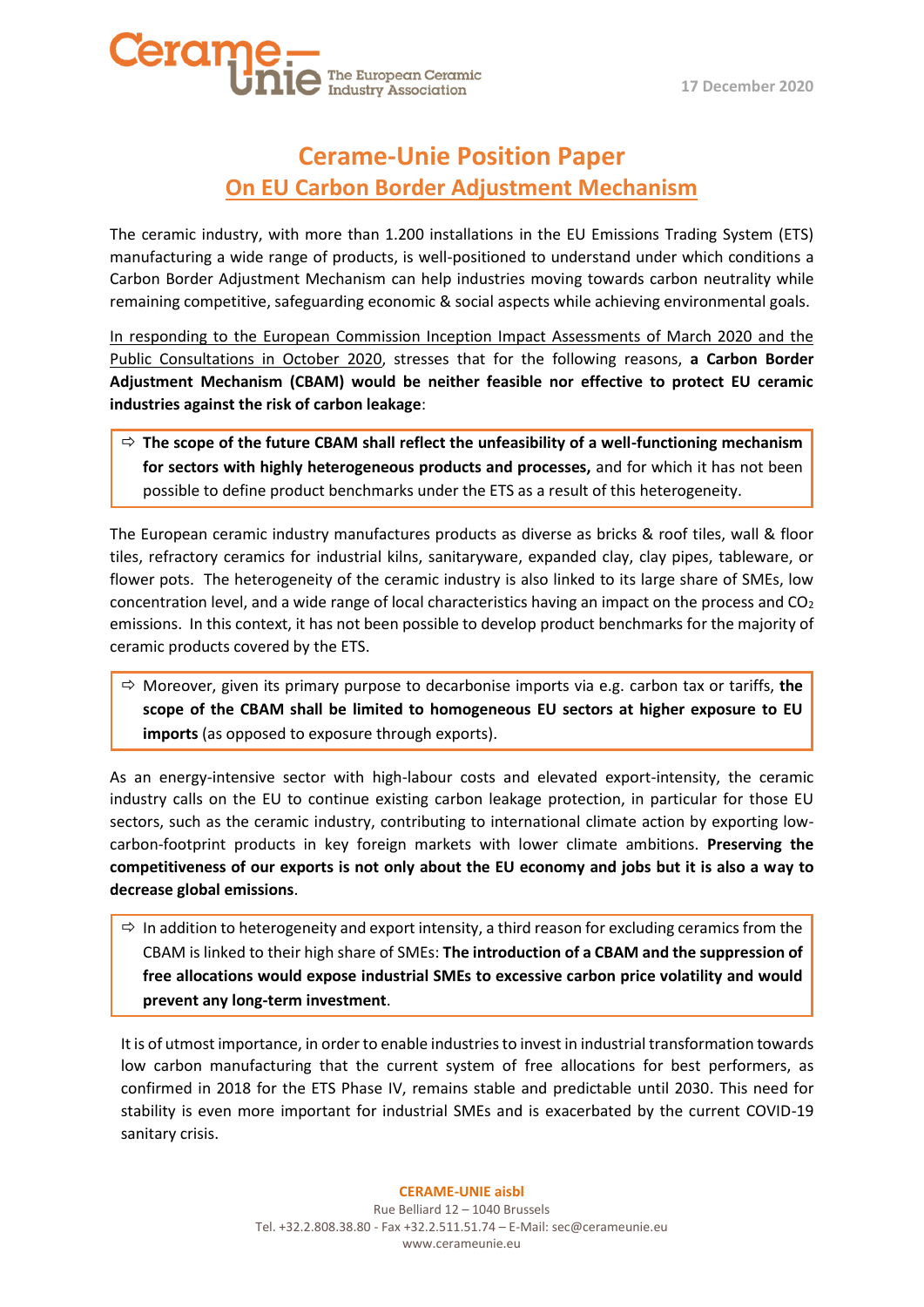# **Our Policy Recommendations**

Our strategic messages concerning the establishment of a Carbon Border Adjustment Mechanism overall call for:

- **A CBAM, which does not cover sectors that are too heterogeneous in terms of products and processes, such as ceramics,** due to the impossibility of establishing representative benchmarks for the majority of their products, both at local and global levels;
- **A CBAM, which does not cover sectors that are exporting a significant share of their production outside the EU;**
- **A CBAM, which does not cover sectors with a large proportion of industrial SMEs, due to their vital need for long term predictability and the need to protect these SMEs from exposure to carbon price volatility;**
- **Current carbon leakage protection measures to be maintained for sectors not covered by the CBAM;**
- **A fully WTO compatible CBAM.**

*On a more detailed note, Cerame-Unie sees the need for the European Commission to take into account the following policy recommendations*:

**1) A Carbon Border Adjustment Mechanism designed to strengthen EU industries carbon leakage protection in the long term**:

Considering the outcome of the decision-making process on the review of the ETS Benchmarking Regulation and the ETS State Aid Guidelines, and the fluctuations of the carbon price (from 30€ to 50€/tCO2) for the ETS Phase IV, **the European ceramic industry anticipates an ETS cost under Phase IV ranging from € 1,5 Billion to € 3 Billion**, **assuming that carbon leakage measures and the 2030 targets for the ETS sector remain unchanged**. **Should carbon leakage measures (free allocations) be suppressed**, the carbon costs for the ceramic industry would range **from € 4 Billion to € 6 Billion**, thus significantly jeopardizing its ability to make the investments needed in new and breakthrough technologies, crucial to increase our marketability and to move towards climate-neutrality.

Hence we call on the European Commission:

- ➢ **To re-consider the choice towards policies merely increasing carbon costs on EU manufacturing without duly considering all carbon leakage risks** since any reduction of EU carbon emissions from manufacturing through relocation will simultaneously increase EU's consumed carbon due to imports from countries with lower or non-existing carbon costs on manufacturing;
- ➢ **To maintain free allocations based on best performance benchmarks and promote a level playing field on environmental burden and costs under EU trade policy instruments and environmental regulations such as REACH** (i.e. introducing the ability to reflect environmental costs not incurred in third countries in the calculation of dumping margins, using the GSP scheme as an incentive for any country exporting to the EU to be environmentally responsible, making sure that the design and implementation of REACH is not in practice giving a *de facto* competitive advantage to imports, particularly concerning intermediates).

**CERAME-UNIE aisbl**

Rue Belliard 12 – 1040 Brussels Tel. +32.2.808.38.80 - Fax +32.2.511.51.74 – E-Mail: [sec@cerameunie.eu](mailto:sec@cerameunie.eu) www.cerameunie.eu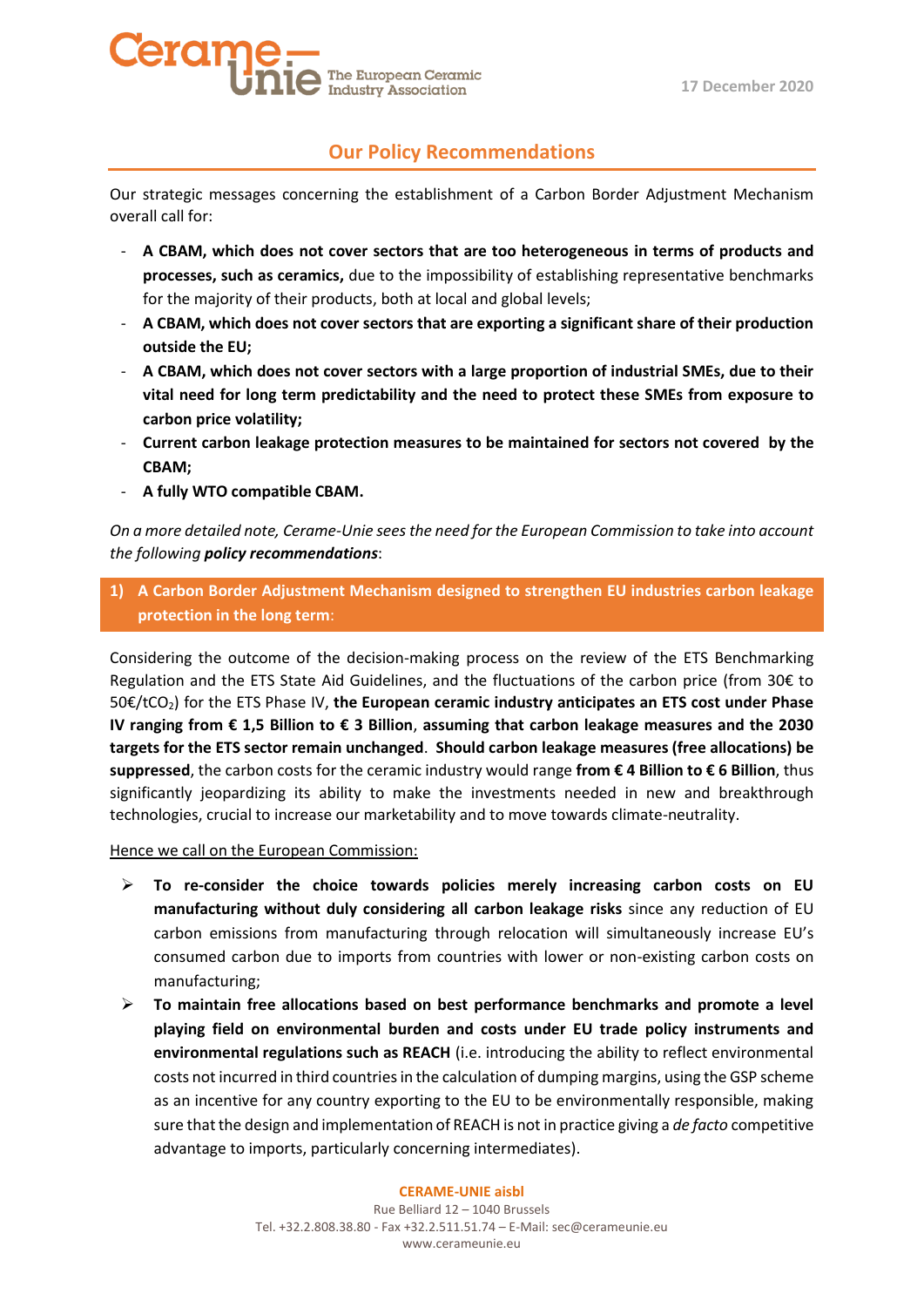

### **2) A CBAM proposal adapted to the characteristics of every industrial sector:**

Since the **objective of a CBAM is to create an incentive for the decarbonisation of EU imports**, **this tool may only prove useful if applied strictly to sectors that are import intensive** (as opposed to export intensive, such as ceramics) and if it is conceived as a tool to complete and strengthen existing carbon leakage measures so as the deliver a genuine level playing field, not as a substitute of carbon leakage protection.

Due to its high proportion of industrial SMEs (80%), the ceramic sector is particularly sensitive to administrative and regulatory burdens, and any consideration of the design of a CBAM shall contemplate its potential legal and technical complexity, particularly in cases where such measures would be feasible only for homogeneous process and products perceived as commodities; **indeed, the applicability of the options currently being evaluated at Commission level on the CBAM design is already proving difficult on sectors with wide heterogeneity in terms of products and processes, highly disaggregated and with a large proportion of SMEs**, given *inter alia* the impossibility to determine equitable benchmark values at a domestic and global level compared to more homogeneous sectors.

**A CBAM and the suppression of free allocation would expose SMEs too much to carbon price volatility and would prevent any long term investment.** Even if a well-functioning and export compatible CBAM could be designed for heterogeneous products, free allocations would remain the only effective instrument adapted to industrial SMEs and enabling them to justify new investments for periods as long as 50 years (as it can apply to ceramic kilns).

**For sectors such as the ceramic industry, which has been considered as exposed to carbon leakage, not necessarily due to import penetration but more as a result of high carbon intensity combined with high exposure to exports and other market characteristics** (e.g. low profitability and cost passthrough ability, prospective exposure to imports, exposure to imports from EU neighbouring countries, substitutability of products, etc.), a **CBAM would certainly be less efficient in establishing a fair levelplaying field than existing carbon leakage measures;** such undermining of the level-playing field should be avoided by all means in consideration of the positive impacts ceramic products have throughout so many value chains, thereby contributing to the objectives of the Green Deal (circularly economy, resilience, strategic autonomy, renovation wave and energy efficiency of buildings, etc).

Accordingly for such products and sectors, similar to the ceramic industry, **it will be even more important to ensure the continuation of existing direct and indirect carbon leakage measures (including compensation of the indirect costs for the next ETS trading period under the ETS State Aid Guidelines).**

#### Hence, we call on the European Commission:

➢ **To limit the application of the CBAM to targeted sectors with high-import intensity/reliance** and to **maintain current carbon leakage protection for non-covered sectors as a way forward to ensure a level playing field and EU competitiveness**, and to this extent to **bear in mind the non-feasibility of any CBAM option for sectors as heterogeneous and diverse as ceramics**.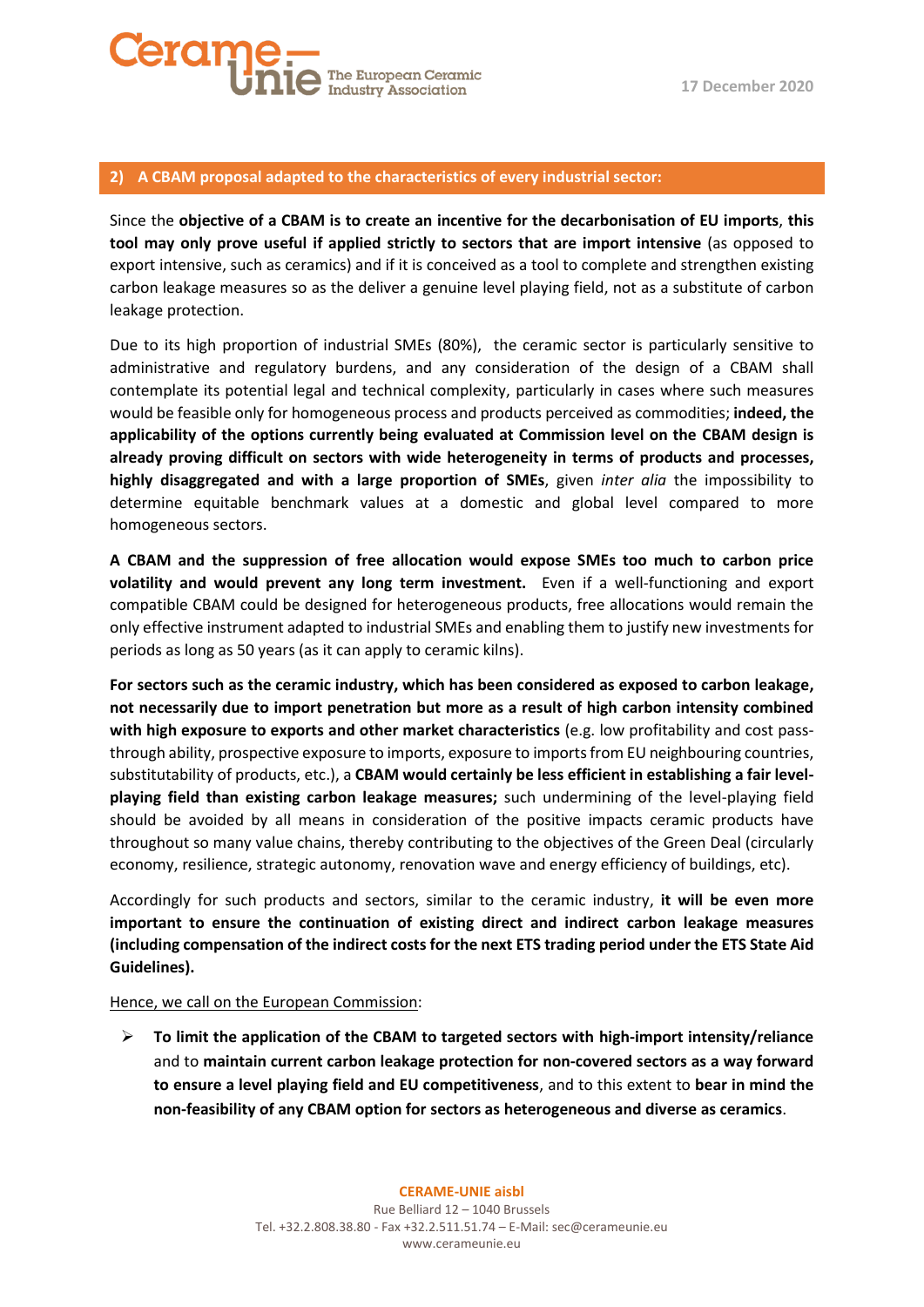

### **3) A CBAM preserving the competitiveness of CO<sup>2</sup> efficient European products on export markets:**

For the sectors falling under the scope of a CBAM it will be necessary to ensure the competitiveness of EU exports to third countries, where the carbon constraint is absent or less ambitious than in the EU. **The mechanism should thus include an ad-hoc solution for exports**. For this purpose, additional measures should relieve from EU ETS costs European products exported to non-EU markets without (or with less ambitious) carbon reduction policies. Such measures would be designed to preserve the competitiveness of  $CO<sub>2</sub>$  efficient products made in the EU but exported, while ensuring an equal treatment between products imported into the EU and similar products consumed in the Internal Market, as required under Art. XX of the GATT.

## Hence we call on the European Commission:

- $\triangleright$  To secure an international level playing field for EU companies accessing export markets from a political and legal perspective, notably by relieving from the EU ETS coststhe European products exported to non-EU markets;
- ➢ To establish enforcement chapters in all trade agreements, in the areas of traceability, measurement of carbon content, and rules of origin implementation, apt to protect EU industries from third countries infringements.

## **4) A CBAM compatible with WTO-rules:**

For the mechanism to be successful both at domestic and international level, hence eliminating the risks of increased retaliatory actions on EU industries and difficulties in accessing foreign markets, it **will need to be fully WTO compatible** and be built on the key WTO principles of non-discrimination, differentiation and "likeness". The possibility to derive from these principles shall be assessed under the exception allowed under article XX (g)1 of the GATT, for environmental and climate objectives. **The measure must be justified by the objective to reduce consumed carbon in the EU.** 

On this line of reasoning, **we wish to stress the crucial importance of managing correctly the tariff preferential regimes foreseen under the GSP Regulation** and of similar solutions applying for Developing Countries and Least Developed Countries **whereby sectorial competition** (e.g. increased ceramic exports to the EU from Vietnam or India) **for EU producers has now materialised**.

The only possible adjustments of the cost element of any CBAM, including the establishment of **linkages with third-country carbon costing and reduction mechanisms**, must be conditional on the provision of verifiable data which is verified to establish effectively comparable carbon costs and reduction obligations in the places where the essential manufacturing steps occur, with proper mechanisms also in place to address non-cooperation (even partial), circumvention, absorption, source shifting, etc.

#### **CERAME-UNIE aisbl**

Rue Belliard 12 – 1040 Brussels Tel. +32.2.808.38.80 - Fax +32.2.511.51.74 – E-Mail: [sec@cerameunie.eu](mailto:sec@cerameunie.eu) www.cerameunie.eu